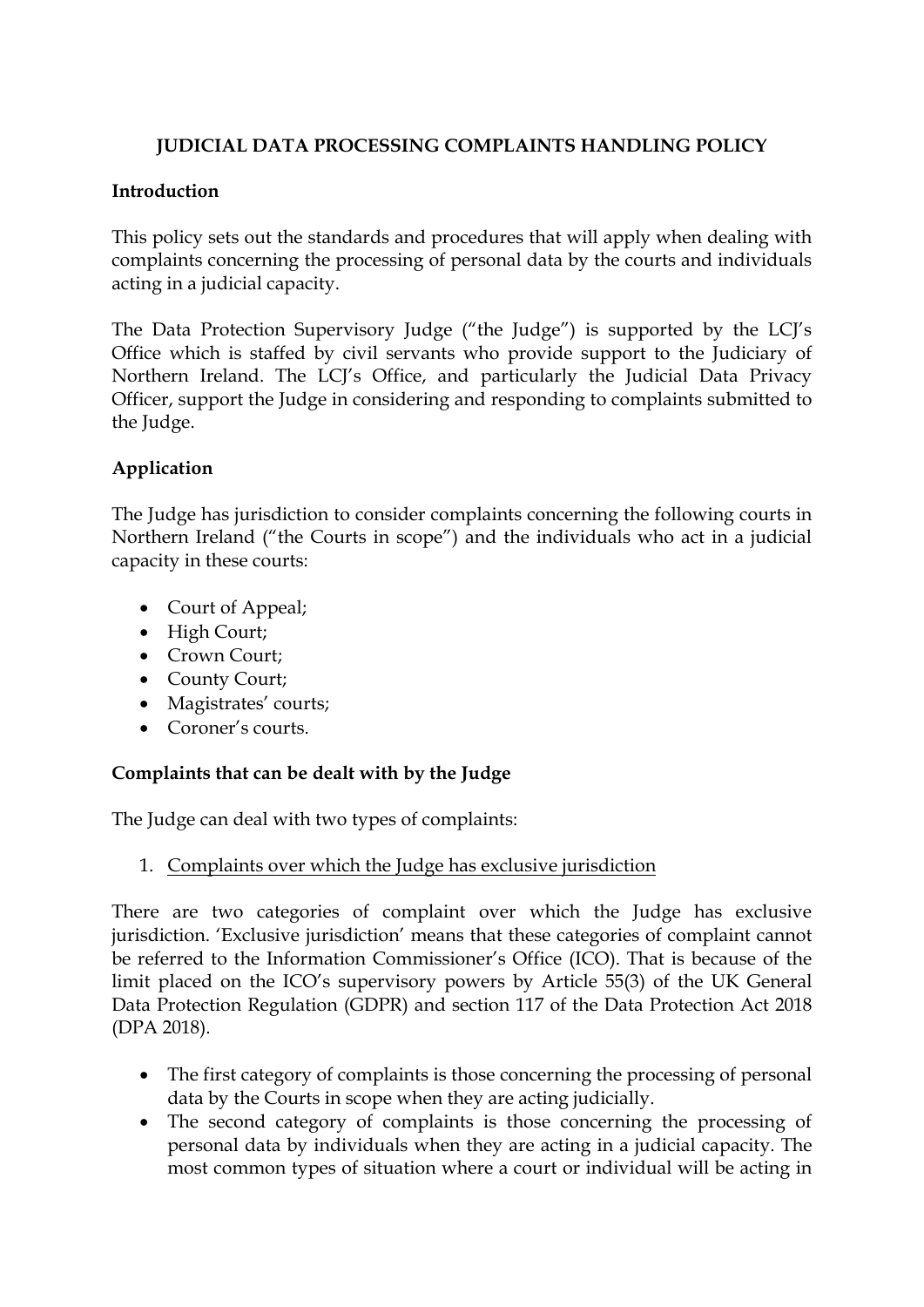a judicial capacity are when they are making judicial decisions in respect of legal proceedings such as giving case management directions, making court orders, hearing proceedings, writing or handing down judgments or orders.

### 2. Complaints over which the Judge does not have jurisdiction

These are complaints concerning the processing of personal data by individual judicial office holders (judges and tribunal members) in the course of their appointment when they are not acting in a judicial capacity. These complaints may be raised with the ICO. The Judge can, however, seek to investigate and try to resolve any such complaints before a formal complaint is made to the ICO.

These types of complaint may arise when a data subject has sought to exercise their rights in relation to personal data processed by a court, tribunal or a judge, tribunal member or individual and the request has been refused or rejected. They may arise when a data subject has, for instance:

- asked for confirmation that their personal data has been processed;
- asked for access to a copy of their personal data;
- informed the court or judge or other individual exercising judicial functions that they have withdrawn their consent to process their personal data;
- asked for their personal data to be corrected (rectified), erased or for restrictions to be placed on how it is processed;
- challenged or objected to their personal data being processed;
- objected to their personal data being used in automated decision-making or profiling;
- asked for their personal data to be transferred to a third party in a structured, commonly used and machine-readable format (in certain circumstances).

## **Complaints that cannot be dealt with by the Judge**

The Judge cannot deal with complaints concerning:

- the Freedom of Information Act 2000
- the processing of the personal data by courts when they are not acting in a judicial capacity.

If your complaint concerns either of these matters you should contact the Northern Ireland Courts and Tribunals Service who may be able to consider your complaint. You may also contact the ICO at: Information Commissioner's Office, Wycliffe House, Water Lane, Wilmslow, Cheshire, SK9 5AF. Further information on the protection of data can also be found on the ICO website [https://ico.org.uk](https://ico.org.uk/)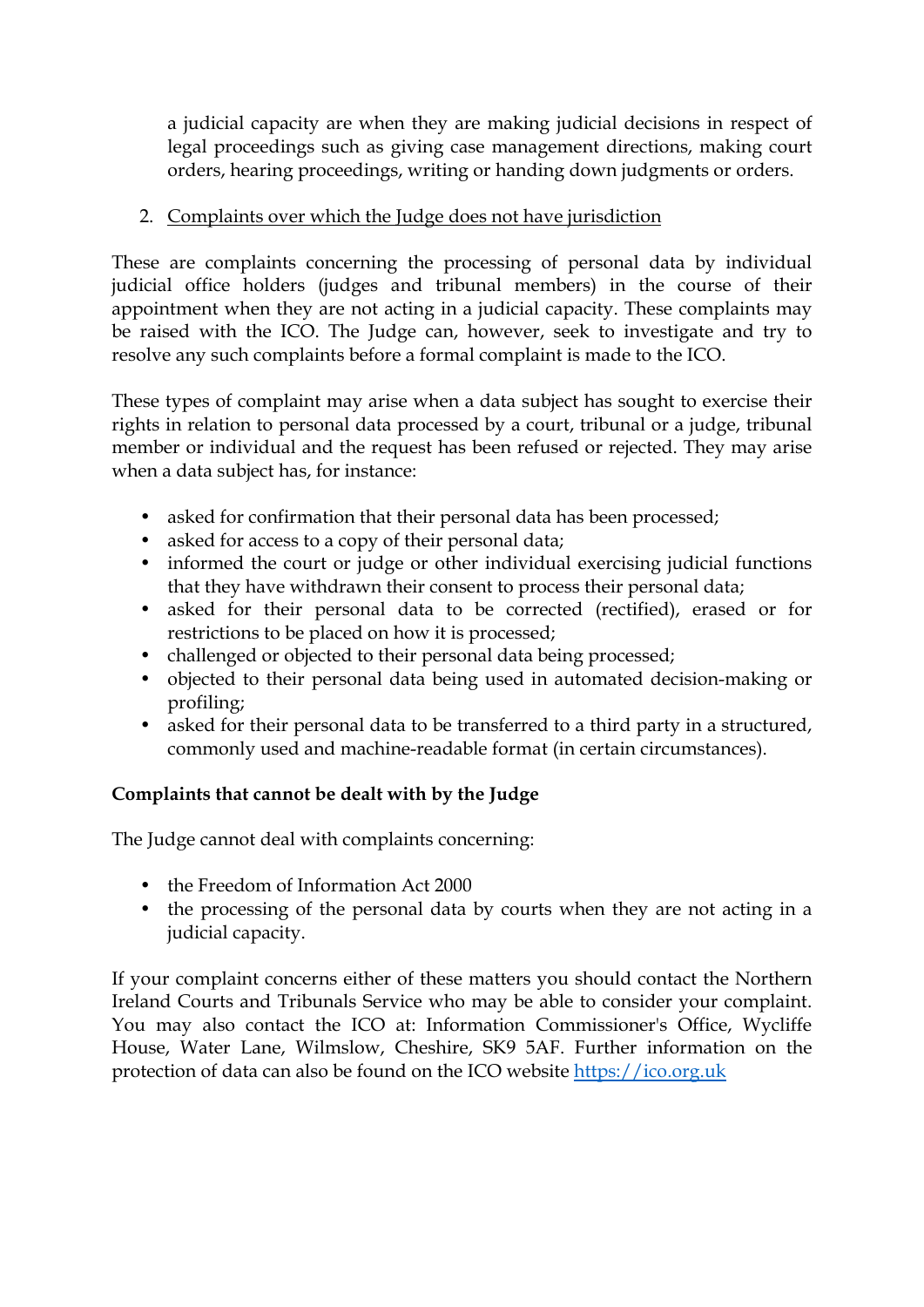## **Complaints that are not capable of rectification by the Judge**

There are two types of data subject request that are often made to, and refused by, courts and individuals:

- The first is that a copy of personal data processed by a court or individual acting in a judicial capacity be provided to the individual whose personal data it is. The basis on which such requests are made is the right of access under Article 15 UK GDPR or section 45 DPA 2018. Such information is typically contained in judicial notes, notebooks, or electronic documents.
- The second is that a judgment or court order that contains personal data be corrected because it is said to contain incorrect personal data. The basis on which these requests are made is the right to rectification contained in Article 16 UK GDPR or section 46 DPA 2018.

In both situations the personal data will have been processed by a court or judge acting in a judicial capacity. Parliament has decided that personal data processed in these situations is exempt from the right of access and from the right of rectification provided for by the UK GDPR. The exemption is set out in Article 23(1)(f) UK GDPR and section 15(2)(b) and Schedule 2, part 2, para.6; Schedule 2, part 2, para.14(2) DPA 2018. The reason for the exemption is to secure the constitutional principles of judicial independence and of the rule of law. Similarly, if these rights are exercised under sections 45 or 46 DPA 2018 they are restricted. The right of access is restricted by section 45(4) DPA 2018 and the right to rectification by section 48(3) DPA 2018. Accordingly, a court or individual that has processed such personal data whilst acting in a judicial capacity can properly refuse to provide access to or a copy of such data and refuse to correct such data under data protection law. Where a complaint is made to the Judge concerning a refusal to provide access to or a copy of such personal data or to correct it, it will not be investigated as the refusal will be within the scope of the statutory exemptions.

### **What to do if you are unsure whether to raise your complaint with the Judge**

If you are unsure whether a complaint should be referred to either the Judge or the ICO, you can email Judicial Data Privacy Officer at [LCJOffice@judiciaryni.uk](mailto:LCJOffice@judiciaryni.uk) or the ICO and they will be able to advise you.

### **Submitting your complaint**

You should submit your complaint in writing. The complaint should contain the following information:

- Your name and contact details;
- If you are complaining on behalf of someone else, such as a relative: their details; details of your relationship with them; and, signed confirmation you have their permission or the authority to act for them;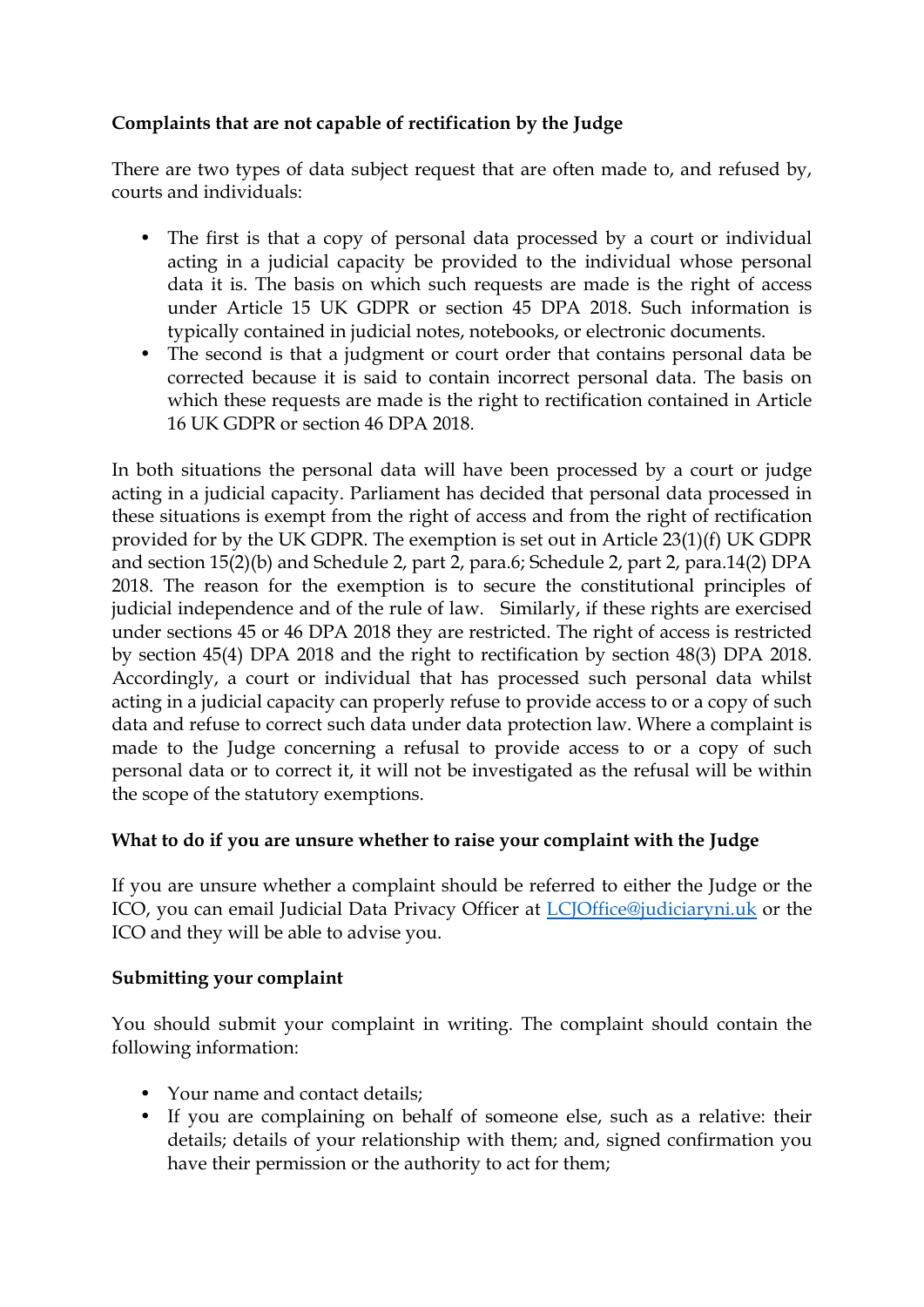- the nature of the complaint and any documents relating to the complaint; and
- if the complaint concerns a data subject request that you have previously made about data processing by a court or individual acting in a judicial capacity, details of that request and the response to it.

You should submit your request either by email to the Judicial Data Privacy Officer at [LCJOffice@judiciaryni.uk.](mailto:LCJOffice@judiciaryni.uk) You may also submit it in writing to: Judicial Data Privacy Officer, Lady Chief Justice's Office, Royal Courts of Justice, Chichester Street, Belfast, BT1 3JF.

### **Receipt and Verification of Complaints**

Upon receipt your complaint will be referred to the Judicial Office Data Privacy Officer who, on behalf of the Judge, will:

- log receipt of the complaint and give it a case reference number;
- acknowledge receipt, indicating a timescale within which you will be given a substantive response;
- establish whether the complaint is a valid one, i.e., one that comes within the Judge's remit; and
- if necessary, seek further information from you to clarify the nature of the complaint or to verify your identity or your authority to complain on behalf of someone else.

### **Investigating and Responding to Complaints**

The Judicial Data Privacy Office aims to provide substantive responses within 30 days of receipt of a complaint. Where this is not possible, it will let you know and provide you with an estimate of the time within which you can expect to receive a substantive response.

The Judicial Data Privacy Officer will determine whether the Judge or another member of the LCJ's Office will investigate your complaint. Depending on the nature of the complaint, the Judicial Office Data Privacy Officer, who is authorised to act on behalf of the Judge, may decide the outcome of your complaint. Complex complaints will be referred to the Judge for investigation and decision.

The Judge has no direct powers to impose sanctions. If your complaint is upheld and raises matters of sufficient concern it will be referred to the Judicial Complaints Office. The judicial office holder complained about will be consulted before any referral is made. A copy of the substantive response to your complaint will be kept on file by the LCJ's Office for six years following the conclusion of the complaint.